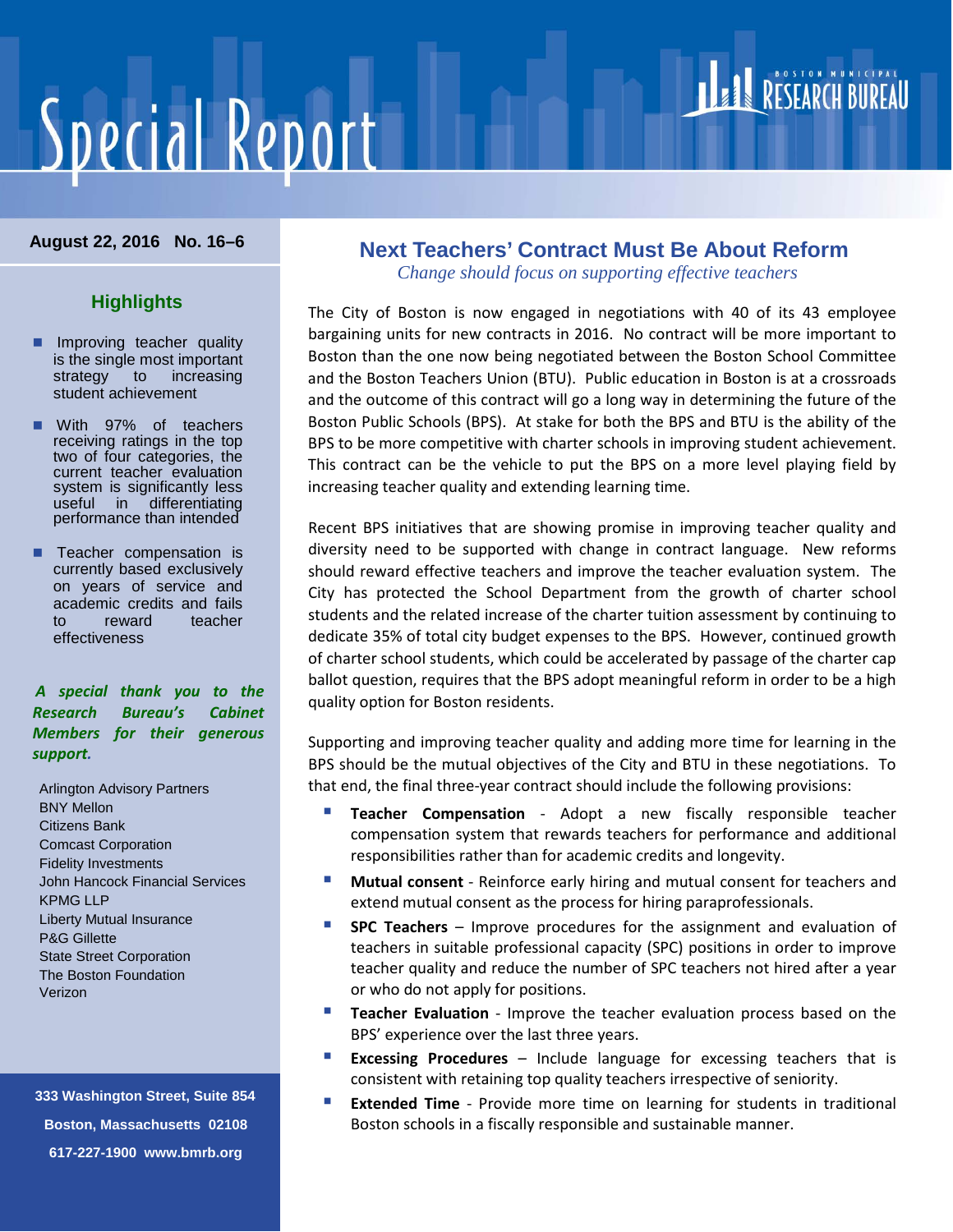#### **Importance of Teacher Effectiveness**

The educational value of improved teacher quality has been well documented by research. Several studies evaluating what factors shape a child's success in school have generally found that nothing matters as much as the quality of teaching. That is the conclusion in a June 2016 article in the *Economist*. The article referred to a study updated last year by John Hattie of the University of Melbourne who "crunched the results" of more than 65,000 research papers on effects of hundreds of interventions on student learning. He found that "all of the 20 most powerful ways to improve school-time learning identified by the study depended on what a teacher did in the classroom." Additionally, the research of Eric Hanushek, an economist at Stanford University, estimated that during an academic year pupils taught by teachers at the  $90<sup>th</sup>$  percentile for effectiveness learn 1.5 years' worth of material. Those students taught by teachers at the  $10<sup>th</sup>$  percentile learn half a year's worth. Furthermore, work by Thomas Kane of Harvard University indicates that if African American children were taught by the top 25% of teachers, the gap between blacks and whites would close within eight years. The findings of these and other studies clearly demonstrate why contract changes to ensure effective teachers in each BPS classroom are of paramount importance in the current negotiations.

#### **Current Contract**

The current teachers' contract was approved by the parties in September 2012 and covers the six years from September 1, 2010 to August 31, 2016. The contract (two three-year contracts) was estimated to cost \$156.3 million, of which \$136.5 million or 87.3% was for salary increases. Some positive reform was achieved in this contract regarding school hiring flexibility and teacher evaluation, but the BPS dropped its proposal for extended time and deferred on its plan for an alternative teacher salary structure.

The 2010 Achievement Gap education reform legislation required each school district to adopt a new teacher evaluation system and both parties agreed to adopt the state model. The new system

was implemented for all teachers in SY2012-2013. The adopted model allowed the BPS to conduct progressive evaluations as opposed to the past system which was viewed as less constructive. This change was an improvement because this system focuses on both improving good teachers and exiting ineffective teachers. It also allows for teachers to differentiate themselves through four different Summative ratings instead of the prior two ratings.

This contract also established an improved process for permanent teachers to secure a position if they are involuntarily excessed for a variety of reasons or voluntarily excess themselves from their current positions. The Post-Transfer Placement Process (PTPP) is initiated after the normal transfer process is completed in March or April. PTPP expanded the number of qualified teachers able to bid on vacant positions and most staff decisions are made through "mutual consent" of the school and teacher. As such, seniority is not a factor in this phase of staffing decisions.

In the last round of negotiations, the BPS pushed for a new salary structure that would have tied teacher salaries to performance and added responsibilities rather than years of service and graduate credits. The proposed system would have allowed effective teachers to earn salary increases faster and underperforming teachers would have earned raises more slowly relative to the current salary schedule. In the end, the parties agreed to form a joint committee to discuss an alternative compensation model, but no action was taken.

No agreement was reached on extended time which kept in place elementary students receiving five hours and 10 minutes of instructional time daily, amounting to approximately 930 hours of annual instruction time, the statewide minimum. January of 2015, Mayor Walsh and the BTU agreed to bring [extended days](http://bmrb.org/wp-content/uploads/2015/01/BUelt115.pdf) to 20 schools a year for three years starting in SY2015-2016. Extended time was provide for 18 schools in the first year, but has been put on hold for this year. Extended time for more schools will be planned for SY2017-2018.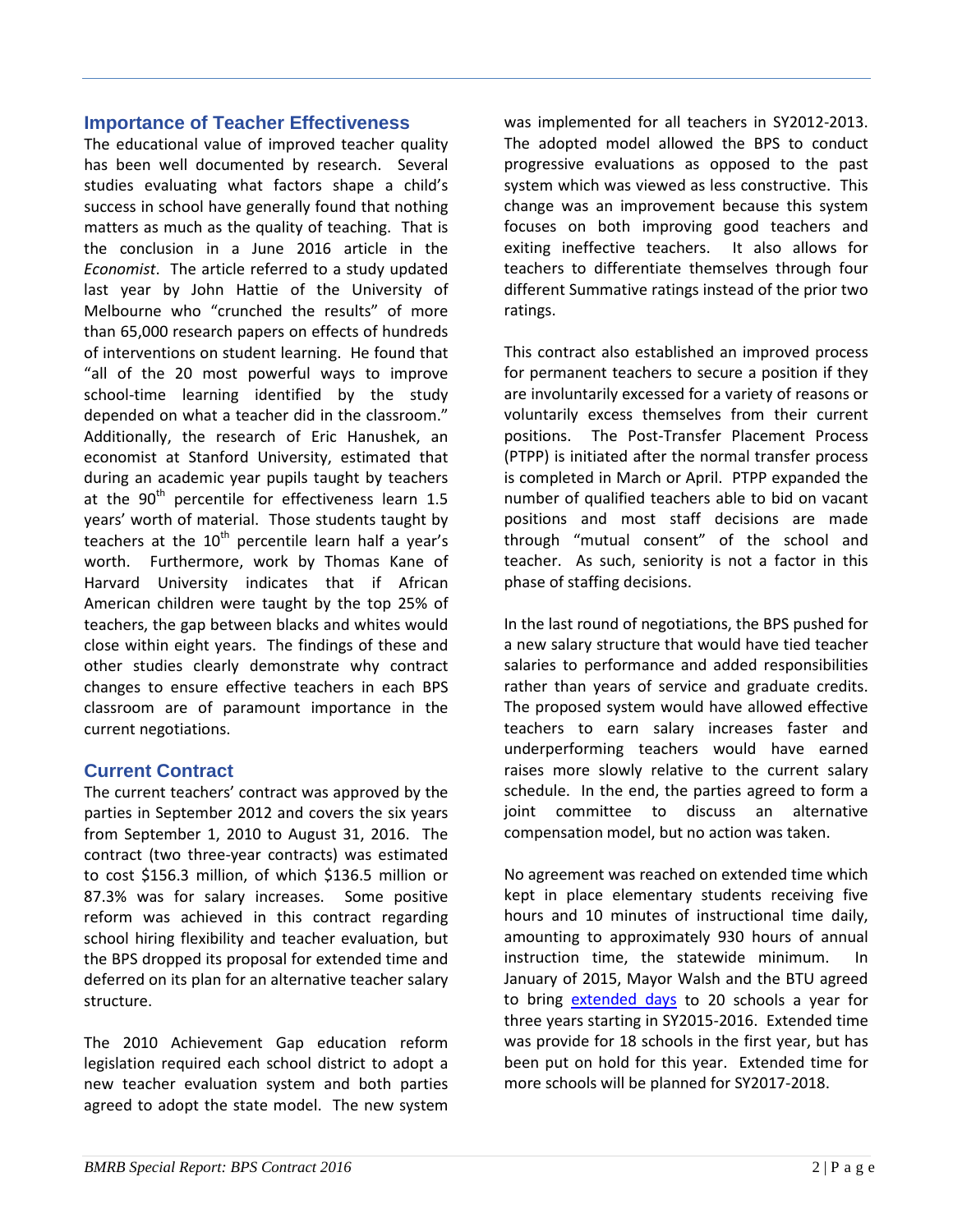#### **Human Capital Initiative**

In 2014 the BPS implemented a new teacher hiring [process](http://bmrb.org/wp-content/uploads/2014/01/SR16-1HCI.pdf) designed to start earlier in the year and to increase each traditional school's autonomy to hire high quality teachers that fit the specific needs of that school. Increasing teacher diversity in schools was also a key objective of the initiative. The thrust behind this initiative was the belief that improving teacher quality is the single most important strategy to increasing student achievement.

The Human Capital Initiative (HCI) took advantage of existing contract language that allowed schools to "open-post" positions by providing a \$1,250 stipend for each open position, which did not require further negotiations with the BTU. Under this system, schools have the freedom to pick the best candidates for a position, whether they are current employees or external candidates, and are not bound by seniority in hiring decisions. This initiative allowed the BPS to shift the hiring process months earlier, when the most effective and diverse candidates would still be available. Additionally, this change enabled the BPS to expand "mutual consent hiring" to all schools, instead of just a select few that had hiring autonomy.

The commitment to teacher effectiveness and workforce diversity does come with a cost as some tenured teachers have not secured permanent teaching positions over the past two years, but remain employed by the BPS in positions of "suitable professional capacity" due to state tenure law. The salary and benefit costs of the SPC teachers and the cost of stipends totaled \$10.5 million in fiscal 2015, and are budgeted at \$13.3 million in fiscal 2016 and \$10.6 million in fiscal 2017.

#### **School Finances**

The importance of further reform in the teachers' contract to improve teacher quality and instruction is tied to the finances of the Boston School Department and the Commonwealth's funding of Commonwealth charter schools. The BPS is a revenue dependent district, meaning that its entire General Fund operating budget is supported by an annual appropriation from the City. The BPS

operating budget in fiscal 2017 is \$1,031.7 billion for a projected enrolment of 57,314. External funds from state and federal sources also add \$131.7 million which represents 11.3% of the combined budget.

In the upcoming school year the number of Boston resident students attending Commonwealth charter schools is projected at 10,082 or 15% of all Boston resident students attending a public school. Chapter 70 school aid follows the student so the funding for these students is achieved through a charter school tuition assessment deducted from state aid flowing to Boston. Over the past five years from fiscal 2012 to the fiscal 2017 budget, the charter assessment has grown by \$82.7 million or 111.7%, compared to the BPS budget growth of \$200.3 million or 24.1%. Nevertheless, the charter tuition growth has not had a direct impact on the BPS as the City has kept the School Department's annual spending at approximately 35% of total city operating expenditures for several years.

However, continued growth of charter school students, which could be accelerated by passage of the charter cap ballot question in November, requires the BPS to adopt meaningful contract reform and expenditure control in order to be a high quality and attractive option for Boston residents. The Research Bureau's April 201[6 Special](http://bmrb.org/wp-content/uploads/2016/04/SR16-2Charter.pdf)  [Report](http://bmrb.org/wp-content/uploads/2016/04/SR16-2Charter.pdf) provides a more detailed explanation of the funding of charter schools and its impact on the City and BPS.

#### **Teacher Contract Costs**

BPS teachers are well compensated compared to their peers in Massachusetts which is important to retain and recruit quality teachers. For the fiscal 2017 budgeting process, the BPS calculated that the average teacher salary was \$90,891 for a regular education teacher, an 18% increase since fiscal 2009. In 2015, the last year with complete statewide data, the average BPS teacher salary of \$87,306 was well above the state average of \$74,737. However, this pay is not tied to performance, and therefore fails to ensure that the most effective teachers are properly rewarded for their success. Additionally, the above average pay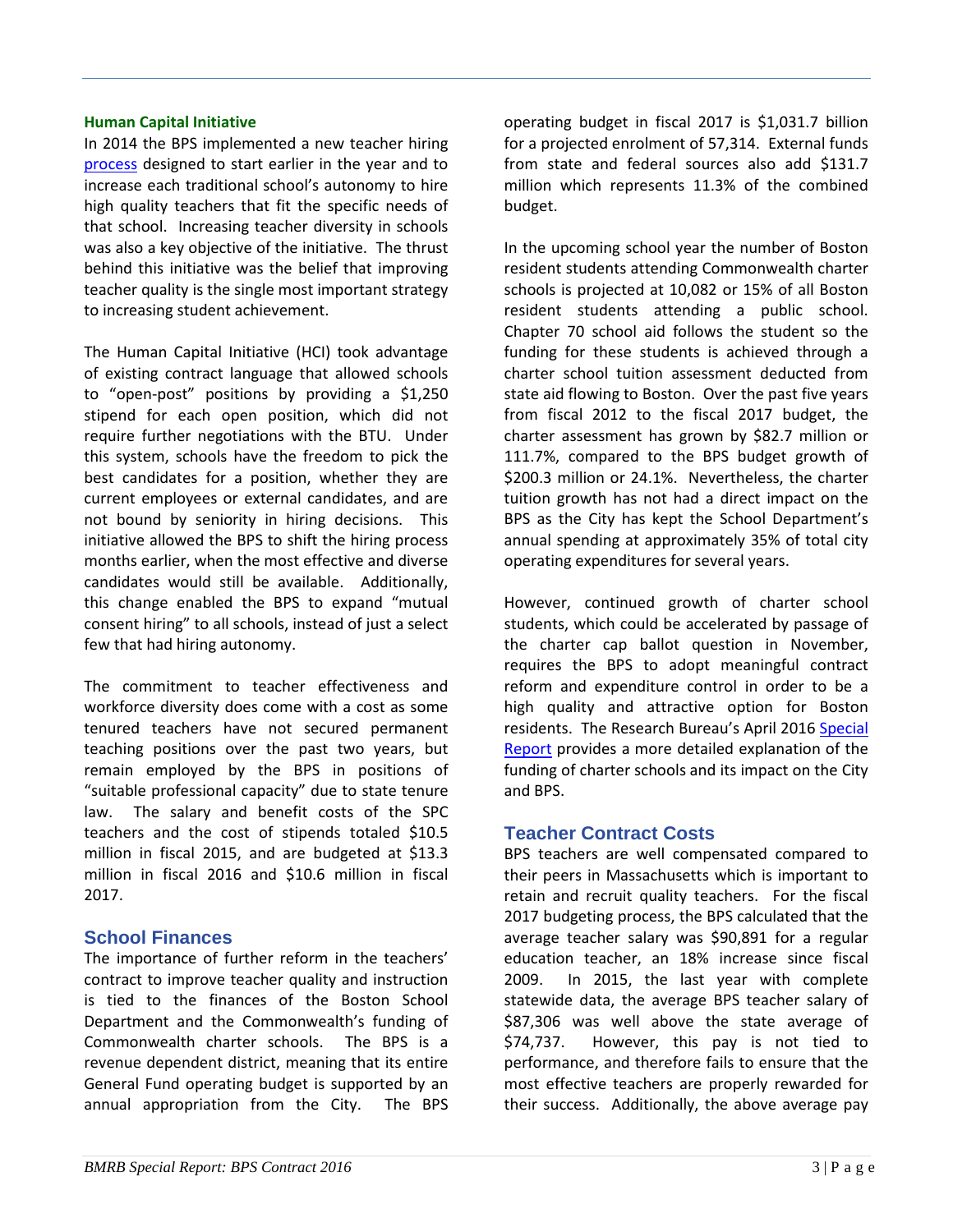for a school day that only meets the state minimum for instructional hours should be taken into account when the BPS and BTU negotiate on issues such as teacher compensation and extended learning time.

Teacher salaries are based exclusively on length of employment and academic credits, neither of which has been shown to correlate to improved student outcomes. Teachers not at the maximum step of the [salary schedule](http://bmrb.org/wp-content/uploads/2016/08/SR16-6link1.pdf) receive a step increase each year on the anniversary of their employment. These salary increases are automatic and not contingent upon any performance evaluations. In the current salary schedule the average annual step increase is 12.8% after the first year and 5.3% after subsequent years.

Teacher salaries also grow by the level of educational attainment, placing each teacher in one of nine salary lanes which reward teachers for earning higher degrees and additional graduate credits. Under this system, a novice teacher, who earns a masters over the first three years of teaching would receive a salary increase of 27.2%, even if their students consistently underperform. At the same time, their peer who greatly improves student achievement, but does not earn a masters degree, would receive an increase of only 19.1%. This salary structure in no way relates to the District's academic goals and also fails to reward the highest performing teachers.

#### **Contract Recommendations**

Supporting, improving, and protecting teacher quality in the BPS should be the mutual objectives of the BPS and BTU in these negotiations. The recommendations below are intended to provide the BPS with reform measures that will contribute to improving student achievement. Charter schools already benefit from many of these measures, which puts the BPS at a competitive disadvantage in attracting students and improving performance. To that end, the final three-year contract should include the following provisions:

**Teacher Compensation** – **Adopt a new teacher compensation system that rewards teachers for performance and additional responsibilities rather than academic credits (salary grid) and longevity**. Across the country experience and academic credits are key features in most teacher pay contracts, but there is currently a push to incorporate performance into teacher salary structures. The Center for American Progress' 2015 [report](https://cdn.americanprogress.org/wp-content/uploads/2015/02/TeacherCompensation-report217.pdf) analyzed teacher salary redesign efforts across the country. This report found that shifting pay away from experience and advanced-degree attainment was a best practice of the districts analyzed. Furthermore, performance-based pay had been adopted on some level in six of the ten districts analyzed including Baltimore, Pittsburg, and Washington D.C.

Performance-based teacher pay would not be new in Massachusetts. Teachers in the Lawrence Public Schools, under state receivership due to underperformance, negotiated a performancebased pay system. Additionally, performance-based pay has been implemented at two BPS schools, the Dever Elementary School and the UP Academy Holland Schools. Both schools have been assigned a state receiver to run a turnaround effort, allowing changes to the BTU contract and salary structure. The BPS Principals and Headmasters negotiated a performance compensation system in 2015. The BPS should build on this experience and expand performance-based pay for all BTU teachers.

**Time on Learning** – **Extend the school day in order to make traditional BPS schools more competitive with alternative options including charter schools.**  Time on learning under the current contract meets only the state minimum in traditional BPS schools. While extended days have been implemented in some autonomous BPS schools and 18 traditional schools, this practice should be expanded to all schools by including a longer school day in the contract. Charter schools in Boston have much longer school days and school years, which gives them a distinct advantage in attracting students and improving student achievement. A longer school day not only provides to additional time spent on learning, it also gives students more structured activities than the traditional school schedule and more closely aligns with the schedules of working parents. The high compensation already paid to Boston teachers and a school day that only meets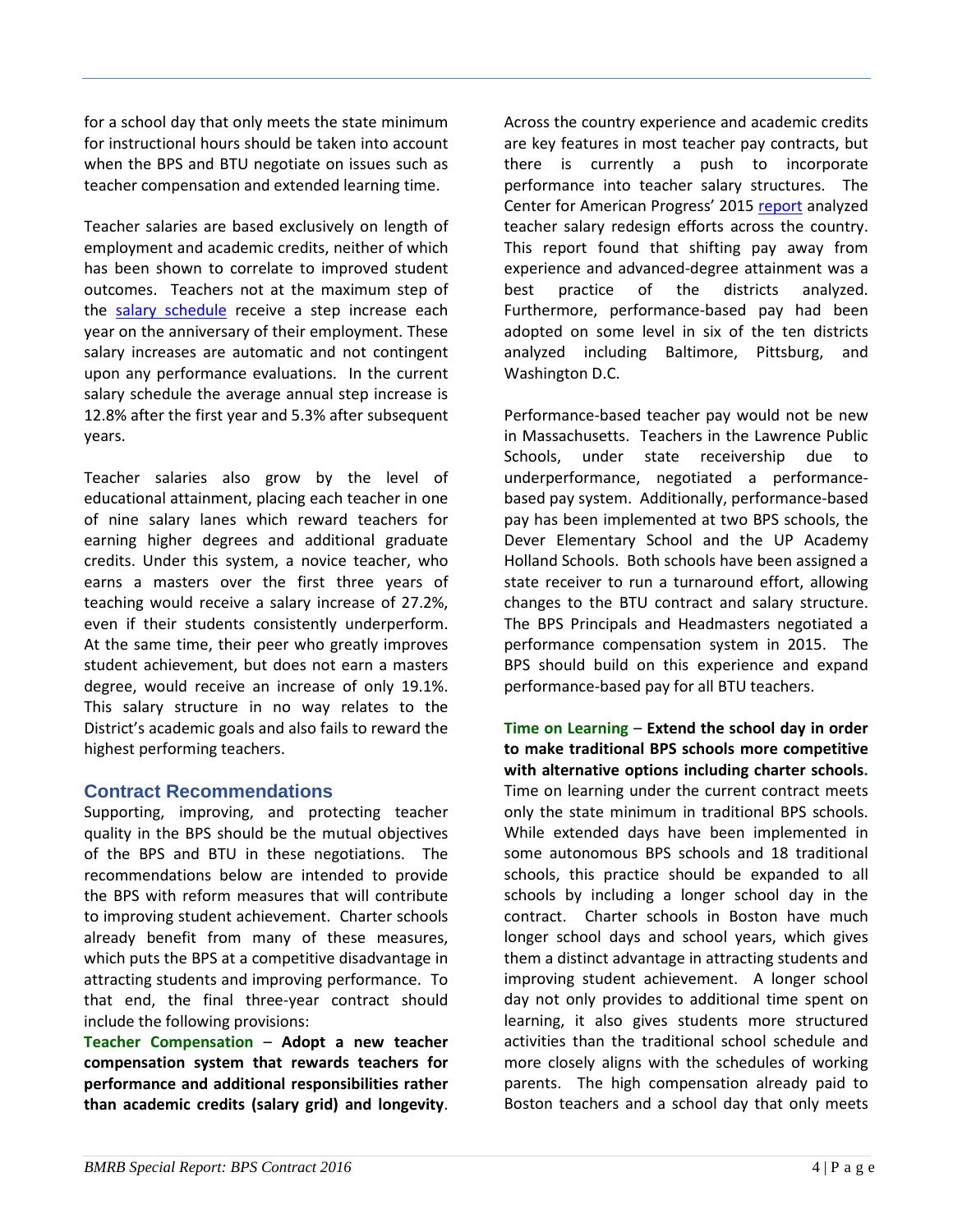minimum state requirements are reasons why the cost of extended learning time for all traditional schools should be reasonable and sustainable.

**Early Hiring and Mutual Consent** – **Reinforce early hiring, open posting and mutual consent for teachers in the contract and extend mutual consent for hiring paraprofessionals**. In the first year of the BPS' Human Capital Initiative in SY14-15, hiring was moved forward significantly, with 63.3% of new teachers hired before July 1st, compared to 8.7% in the previous school year. In SY15-16, 57.0% of teachers were hired before July. Hiring in August and September has fallen from 64.7% of total hires in SY13-14 to 25.0% of hiring in SY15-16. Due to this shift, more teachers were hired before the end of June, which meant traditional Boston schools could compete with charter schools and suburban districts for the best teachers available. The BPS reports that candidates hired before July are nearly twice as likely to receive "Exemplary' evaluations as candidates hired later in the hiring cycle. This process now should be extended to hiring paraprofessionals in order to give school leaders more autonomy in hiring the full instructional team that best fits the educational needs of the school.

An important component of early hiring was the contract provision of "open posting" that enabled schools to hire teacher early from inside and outside the District as long as the position provided a stipend of \$1,250. Open posting has given schools the freedom to pick the best candidates for a positon, whether they are current employees or external candidates and are not bound by seniority in hiring decisions.

With this change, school leaders are better able to create the workforce that fulfills the needs and mission of their school. Mutual consent also eliminated the "bumping" of promising provisional teachers from their positions to place permanent teaches with seniority in their certification and eliminated administrative placement of teachers not selected for a position. To better manage the costs of this program, the \$1,250 stipend for each open posted positon should be eliminated.

**SPC Teachers** – **Improve procedures for the assignment and evaluation of SPC teachers in order to improve teacher quality and reduce the number of SPC teachers not hired after a year or who do not apply for positions.** The commitment to teacher effectiveness and workforce diversity has come with a cost as some tenured teachers have not secured permanent teaching positions and remain employed by the BPS in positions of "suitable professional capacity" due to state tenure law. The cost of the Human Capital Initiative in fiscal 2015 was \$10.5 million and is budgeted at \$13.3 million in fiscal 2016 and \$10.6 million in fiscal 2017. Ongoing use of an improved [teacher](http://bmrb.org/wp-content/uploads/2016/03/SR16-1Link1.pdf)  [evaluation](http://bmrb.org/wp-content/uploads/2016/03/SR16-1Link1.pdf) process and a more targeted professional development program as well as reform of the state tenure law are necessary to reduce this cost and dismiss underperforming teachers, and teachers who are not hired by schools after a year or teachers who do not engage in seeking a permanent teaching position.

**Teacher Evaluation** – **Improve teacher evaluation language based on the BPS' experience over the last three years.** After three years experience with the current teacher evaluation system, the state model, the parties should agree to refinements that will improve the evaluation system to help teachers become more effective in the classroom and also identify teachers who should be dismissed. School officials who evaluate teachers should receive extensive training to fully utilize the evaluation process to improve teacher quality. The current evaluation system was designed with four ratings categories ("Unsatisfactory," Theeds Improvement," "Proficient," and "Exemplary"). These categories ostensibly allow for meaningful differentiation of performance that could inform hiring, professional development, and retention decisions across the district. However, current implementation of the evaluation system has resulted in 97% of teachers receiving ratings in the top two categories, rendering the evaluation significantly less useful than its design intended.

The District should be especially diligent in evaluating teachers in a SPC position in order to provide needed support and training to strengthen